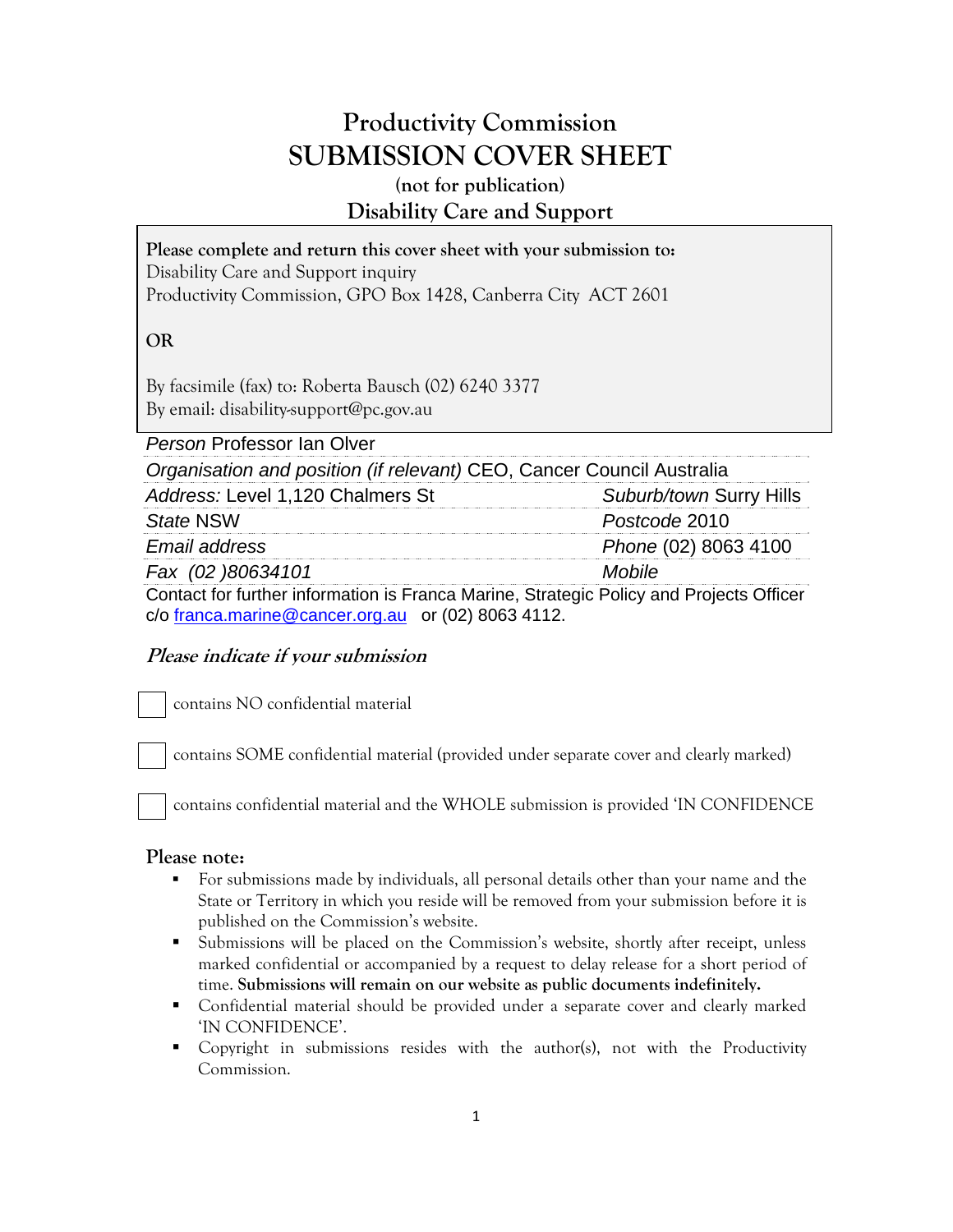



# **Cancer Council Australia and Clinical Oncological Society of Australia Submission to Productivity Commission Inquiry into National Disability Care and Support**

Cancer Council Australia is the nation's peak non-government cancer control organisation. Cancer Council Australia advises the Australian Government and other bodies on practices and policies to help prevent, detect and treat cancer and also advocates for the rights of cancer patients for best treatment and supportive care.

The Clinical Oncological Society of Australia is the peak multidisciplinary society for health professionals working in cancer research or the treatment, rehabilitation or palliation of cancer patients.

#### **Introduction**

Cancer Council Australia and the Clinical Oncological Society of Australia (COSA) welcome the opportunity to provide comments in relation to the Productivity Commission's inquiry into new national disability care and support arrangements for Australia. The focus of our comments is on ensuring that cancer patients who suffer a disability as a result of their cancer or its treatment, together with their carers, are appropriately covered by any new disability care and support arrangements recommended by the Commission rather than on the specific design of these arrangements.

### **Overview**

To ensure equity, it is essential that any new disability care and support scheme must be based on meeting the needs of those who are disabled, regardless of the cause of their disability. Therefore people who acquire a disability through diseases such as cancer must be covered under any new scheme, in addition to those who are born with disability or acquire disability as a result of accidental injury.

Cancer Council Australia and COSA strongly support the introduction of a national disability insurance scheme as the central element of new disability care and support arrangements. This scheme should provide funding for essential care, support, therapy, aids, equipment, home modifications, respite care and access to the community, education and training for people with severe or profound disability. People with more moderate disabilities and those experiencing short-term disability (7-12 months) should also be eligible for some assistance based on their needs.

Adequate income support must also be a critical element in any new disability care and support arrangements, whether this is provided through a disability insurance scheme or separately through the social welfare system. In either case it is important that income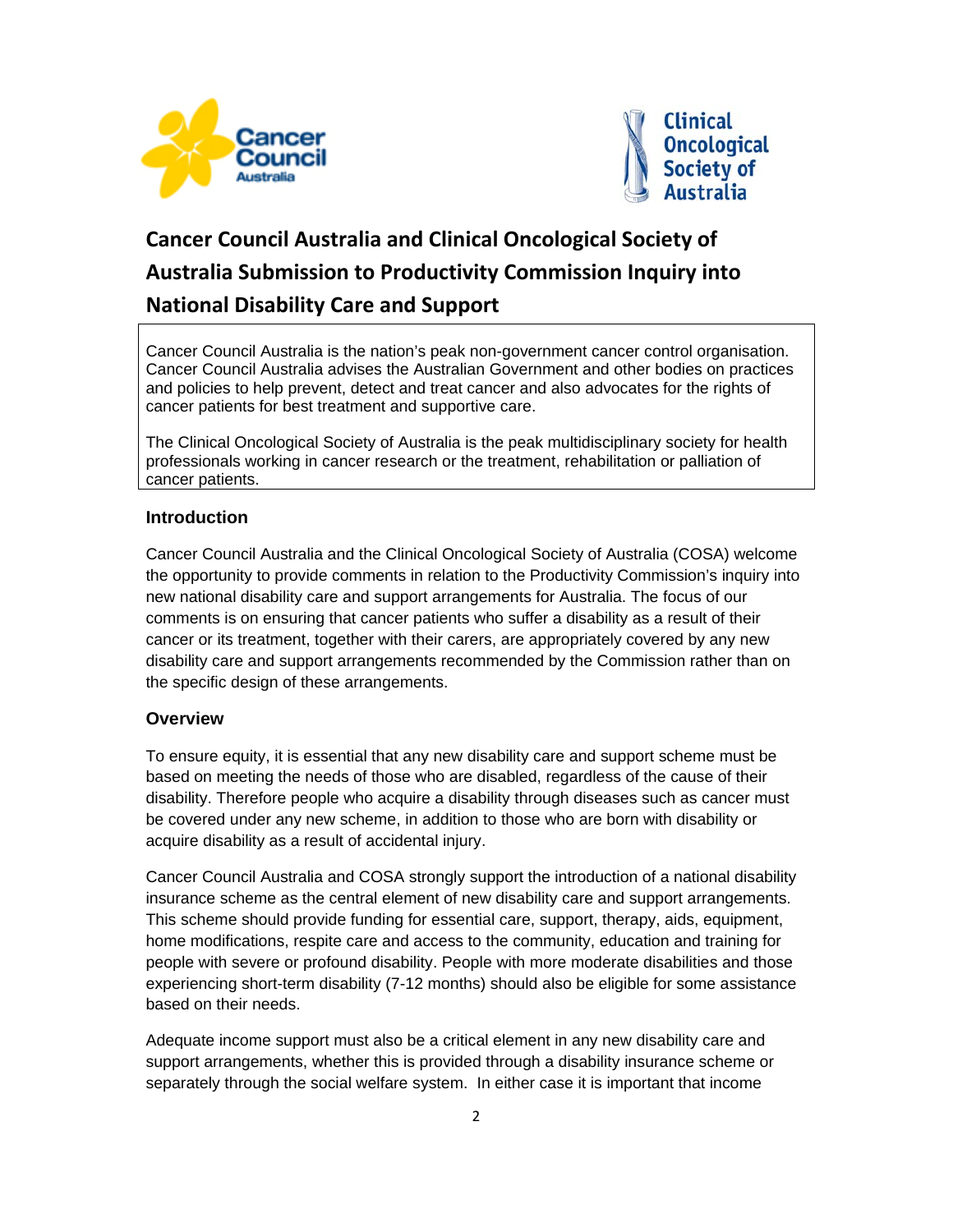support arrangements make appropriate allowance for people who are in financial distress as a result of an acute or terminal illness such as cancer.

In addition consideration should be given to developing a new category of income support payment for people with acute or terminal illness who are experiencing financial distress, but who may not be eligible for income support under disability care and support arrangements.

#### **Cancer in Australia**

Around 105,000 new cases of cancer are diagnosed in Australia each year. Incidence rates are expected to increase at over 30% per decade until population aging peaks in the middle of the century. (1)

The survival rate for many common cancers is also increasing and has improved by more than 30 per cent in the past two decades. More than 60% of cancer patients will now survive more than five years after diagnosis.(2) Consequently, cancer is increasingly being viewed as a chronic disease.

There are currently about 300,000 people living with a diagnosis of cancer (based on 5-year prevalence data for 2004)(2) and this number is expected to increase substantially as cancer incidence and survival rates increase.

#### **Cancer and Disability**

Cancer is a significant cause of disability in Australia.

A cancer diagnosis is a devastating and often life-changing experience. People diagnosed with cancer face a range of psychological, emotional, social, financial, practical and other issues as a result of their cancer and its treatment. (3)

Treatment for cancer can be severely disabling and can last for extended periods, with an uncertain prognosis. While some cancer survivors can resume a relatively normal life once their treatment is completed, others may face longer-term or permanent physical and emotional effects as a result of their cancer or its treatment. These effects can range from mild to very severe, depending on the type of cancer and the treatment received. While research in this area is limited, it appears that overall 20-30% of cancer survivors are likely to be at risk of ongoing poor health as a result of their cancer.(4)

In 2003 there were 62,400 people in Australia who were disabled due to cancer, of whom 22,500 had a severe or profound disability. The most common cancers reported as the main underlying cause of disability were breast, prostate and colon cancers, which are the three most common cancers in Australia, and brain cancers.(5) Together these cancers accounted for nearly 40% of new cancer cases in Australia in 2006.(6)

The most common impairments associated with cancer as reported to the Australian Bureau of Statistics' Survey of Disability Ageing and Carers, include receiving treatment or medication, chronic or recurrent pain or discomfort, restriction in physical activities or in doing physical work, and shortness of breath or breathing difficulties.(7) Major issues faced by people with cancer are also outlined in clinical practice guidelines for the psychosocial care of adults with cancer (3) and are summarised in the table below.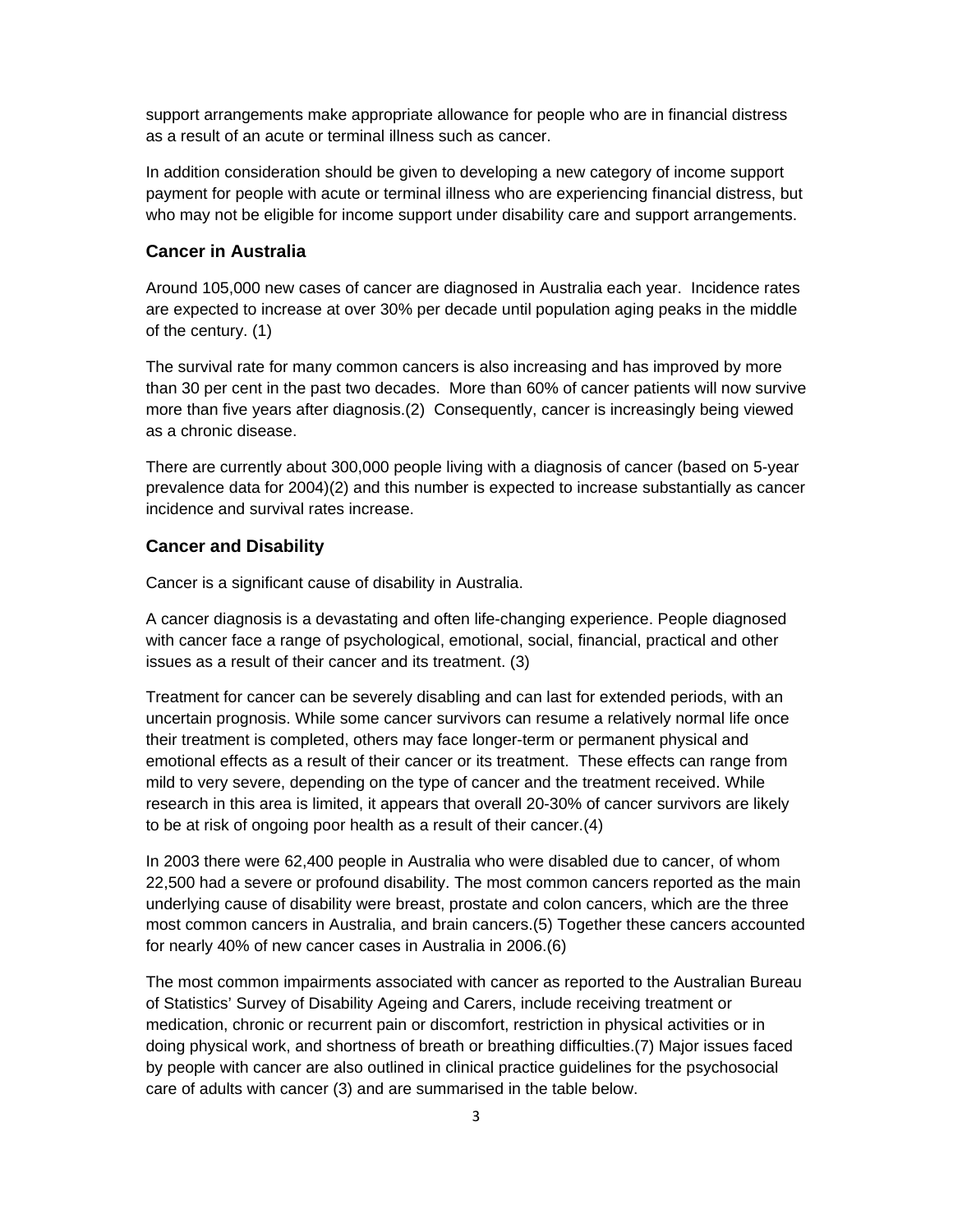Issues faced by people with cancer

| <b>Challenges of cancer</b> | <b>Specific issues</b>                                                                                                                                                                                                                                                                                                           |
|-----------------------------|----------------------------------------------------------------------------------------------------------------------------------------------------------------------------------------------------------------------------------------------------------------------------------------------------------------------------------|
| Emotional and social        | Lack of support from family and friends, stress in partners, stress in children, social impairment                                                                                                                                                                                                                               |
| Psychological               | Self-concept, body image, sexuality, interpersonal problems, post-diagnosis relationships, stress and<br>adjustment reactions, severe emotional distress, anxiety, depression, suicidal thoughts, post-traumatic<br>stress disorder                                                                                              |
| Physical                    | Nausea and vomiting, pain, fatigue, fertility (male and female), pregnancy, lymphoedema, disfigurement,<br>body odour, incontinence, bowel problems, cognitive problems, communication difficulties, nutritional<br>deficiencies, lack of appetite, oral symptoms, swallowing difficulties, respiratory symptoms, general health |
| Practical and financial     | Costs, reconstructive surgery, lymphoedema, travel and accommodation, loss of income, child care,<br>domestic, business difficulties, legal issues at the end of life, access to prostheses                                                                                                                                      |
| Towards the end of life     | Physical, psychological, social, existential and spiritual, effects on the family, effects on caregivers                                                                                                                                                                                                                         |
| Survival                    | Physical symptoms, sexuality, emotional concerns, concern about recurrence, concerns of familial cancers                                                                                                                                                                                                                         |

Source: Clinical practice quidelines for the psychosocial care of adults with cancer. Camperdown, NSW: National Breast Cancer Centre (National Breast Cancer Centre & National Cancer Control Initiative 2003)

A significant proportion of new cancer cases occur in those aged less than 65 years. Of the nearly 105,000 new cancer cases in 2006, 43%, or over 45,000 occurred in those aged less than 65 years. (6)

As cancer incidence and survival rates rise, the number of people living with cancer and associated disabilities in the future is also expected to increase significantly. Consequently, it is important that the needs of those who are affected by cancer are adequately considered when reviewing disability care and support services.

#### **Disability Insurance Scheme**

To ensure equity, Cancer Council Australia considers that it is essential that any new disability care and support scheme is based on meeting the needs of those who are disabled, regardless of the cause of their disability. Therefore people who acquire a disability through diseases such as cancer must be covered under any new scheme, in addition to those who are born with disability or acquire disability as a result of accidental injury.

Cancer Council Australia strongly supports the introduction of a national disability insurance scheme as the central element of new disability care and support arrangements. This scheme should provide funding based on need for essential care, support, therapy, aids, equipment, prosthetics, home modifications, respite care and access to the community, education and training for people with severe or profound disability, regardless of the cause of their disability. People with more moderate disabilities and those experiencing short-term disability (7-12 months) should also be eligible for some assistance based on their needs.

It is important that policy and program settings and service delivery under any new scheme take into consideration the particular needs and sensitivities of people facing a lifethreatening illness of uncertain prognosis or those whose illness is likely to be terminal. For example an important issue for cancer patients and their carers is the need for specialised equipment to be immediately available. Equipment to assist carers in their tasks of lifting and carrying out personal care is essential for maintaining the carers' own physical health during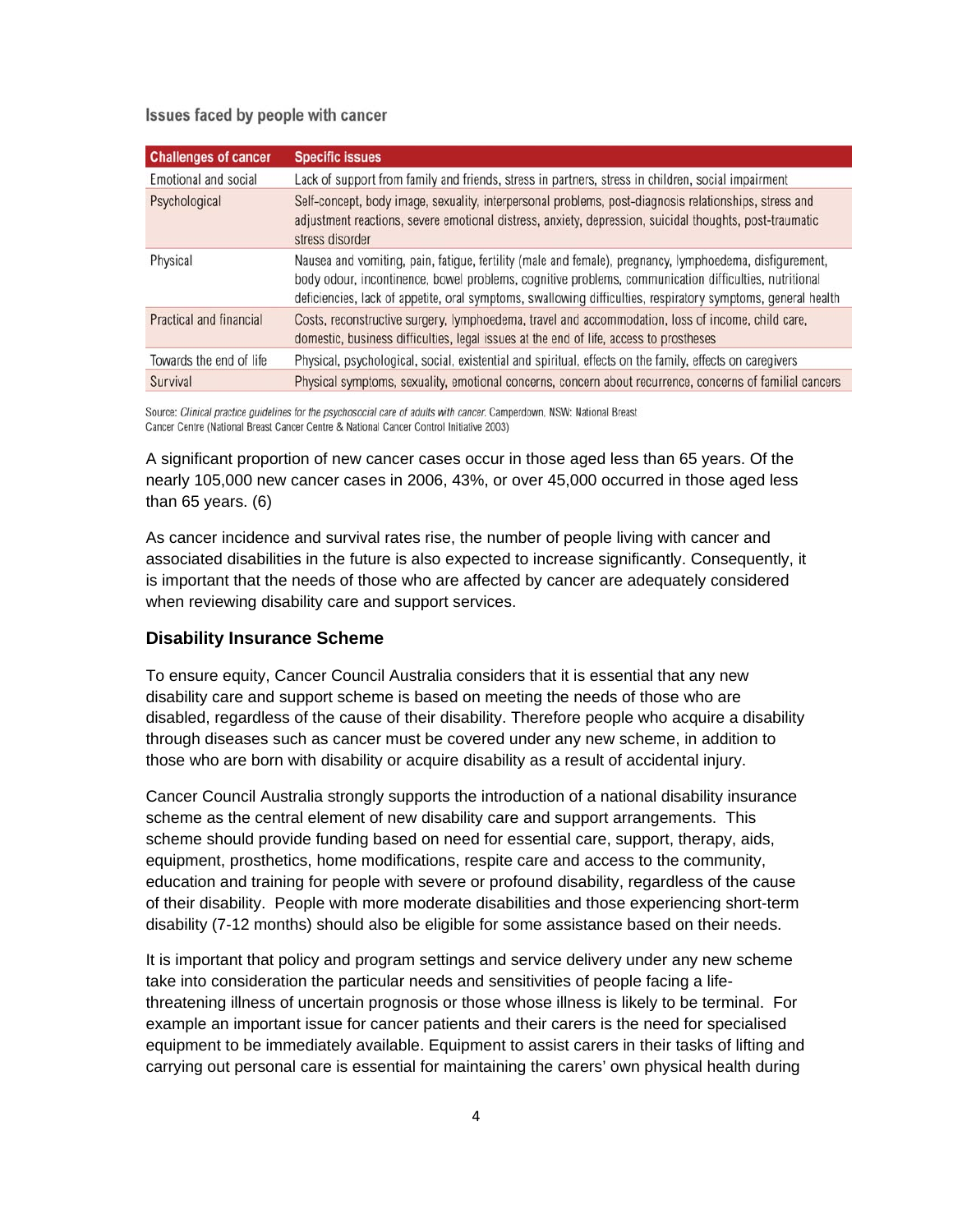the caring period. People who are in the last stage of their illness being put on waiting lists to receive necessary equipment is untenable for both patient and carer.

#### *Recommendation:*

*That any new disability care and support arrangements and/or insurance scheme be*  based on meeting the needs of those who are disabled, regardless of the cause of *their disability, including those who acquire a disability through diseases such as cancer.* 

*That policy and program settings and service delivery arrangements under any new disability care and support arrangements make appropriate allowance for the needs of people suffering from acute or terminal illnesses such as cancer.* 

#### **Income support**

In addition to the physical and psychological challenges faced by people diagnosed with cancer, a diagnosis of cancer can have major financial implications for individuals and their households in the form of both reduced income and increased out-of-pocket expenses.

During treatment a patient may not be able to work, leading to a significant loss of income. Long-term employment prospects may also be affected. In addition, loss of income can be compounded when a partner or other family member needs to take time off work in order to care for the person with cancer. Cancer may also affect an individual's capacity to undertake unpaid work such as housekeeping and caring for children or elderly parents.

Out-of-pocket expenses faced by households affected by cancer include treatment and medications, childcare and housekeeping, transport and accommodation costs where travel is required to receive treatment, household modifications, specialist clothing and mobility devices, prostheses, respite care, counselling and support programs and, if the patient succumbs to their disease, funeral costs.(8)

Access Economics has estimated that the average lifetime financial cost of cancer to a household is \$47,200 per person, although this cost varies substantially by age and gender and by cancer type, ranging up to \$103,000 for leukaemia and nearly \$150,000 for brain cancer. Costs are generally higher for males than for females (due largely to differences in expected lifetime earnings) and for children than for older people. For people of working age (aged 15-64) the average lifetime cost of cancer is \$137,400 for males and \$51,500 for females, but this cost can range to up to nearly \$300,000 for males with brain cancer.(8)

Although these amounts represent lifetime financial costs including loss of income, the bulk of the out-of-pocket costs are incurred in the first year of diagnosis and treatment. As well as lost income, a person with cancer can expect to pay an average of \$9,900 in health care costs (medical gap payments, pharmaceutical products etc.) and in other out-of-pocket expenses such as transport, communication, equipment, specialised clothing, respite care and home modification.(8)

Consequently access to adequate income support is of great importance for people with cancer experiencing financial distress.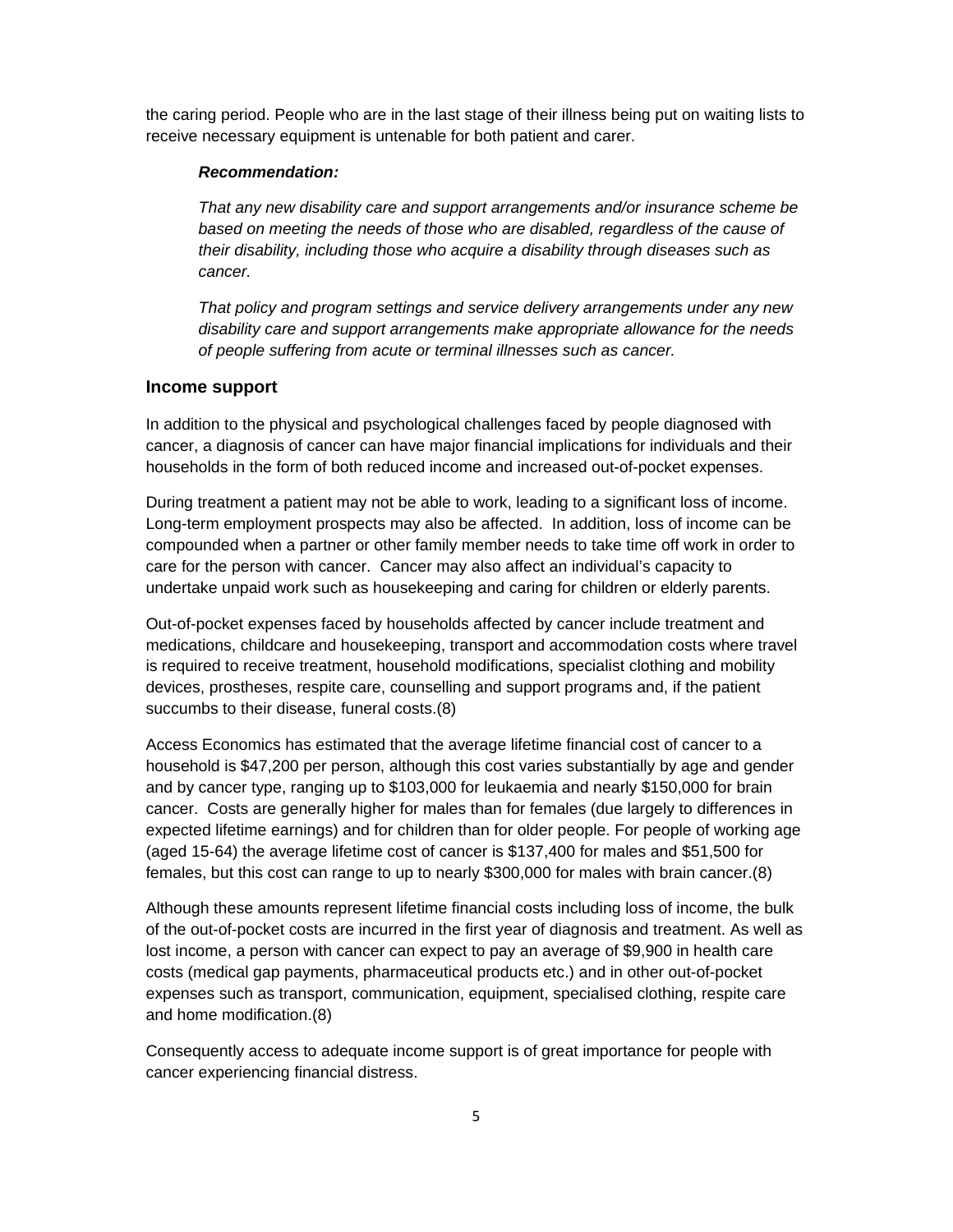Under current arrangements cancer patients of working age who are under financial stress may be eligible to receive assistance through Centrelink under a range of payments, including the Disability Support Pension (DSP), Sickness Allowance, Newstart Allowance or Youth Allowance, while their carers may be eligible for Carer Payment/Carer Allowance. However, a number of concerns have been raised by patients regarding the application of these payments.

Firstly the eligibility of cancer patients for any particular payment is not always clear cut and this can lead to protracted negotiations with Centrelink staff regarding eligibility. For example confusion can arise regarding cancer patients' eligibility for the Disability Support Pension or Sickness Allowance because their illness is neither temporary nor expected to last for over two years, or the duration of their illness is difficult to ascertain even by medical experts. As a result they appear ineligible for either payment. In response to these issues, changes to Disability Support Pension assessment processes have recently been introduced to fast-track more claimants with cancer, although the effectiveness of these changes is as yet unclear.

Secondly, waiting periods and liquid assets cut-offs which apply for access to some income support payments can aggravate financial hardship for cancer patients. These requirements can exhaust the financial resources of households affected by cancer at a time when they face an uncertain future with an unclear prognosis for how their disease may progress, increased costs as a direct result of their illness, and loss of income, both in the short term and in terms of their potential future earning capacity.

The uncertainty and difficulties created when these situations arise can place significant additional emotional and financial stress on the household of the cancer patient, especially if they are the main source of income, at a time when stress levels are already high as a result of the cancer diagnosis.

Consequently it is important that eligibility criteria and policy guidelines for access to disability related income support arrangements whether provided through a disability insurance scheme or separately through the welfare system, take into account the particular needs of cancer patients and their carers who are experiencing financial hardship.

In addition, as recommended by the Commonwealth Ombudsman in a recent review of the assessment of claims for disability support pension from people with acute or terminal illness,(9)consideration should be given to developing a new category of income support payment. This payment should be available to people experiencing an illness that requires a lengthy period of treatment or recovery, or requires additional investigation to identify a more conclusive prognosis, but who would not otherwise be eligible for income support under disability care and support arrangements. A recipient of this payment could be placed on an appropriate medical review cycle (possibly six or 12 monthly). Consideration should be given to creating a list of conditions (including the stage or severity of illness where appropriate) that would automatically qualify a customer for the new payment.

The Ombudsman also recommended that if a new payment could not be developed, policy and administrative arrangements for Newstart Allowance and Youth Allowance should be amended for people experiencing an illness that requires a lengthy period of treatment or recovery to allow Centrelink to grant affected people lengthier periods of exemption from the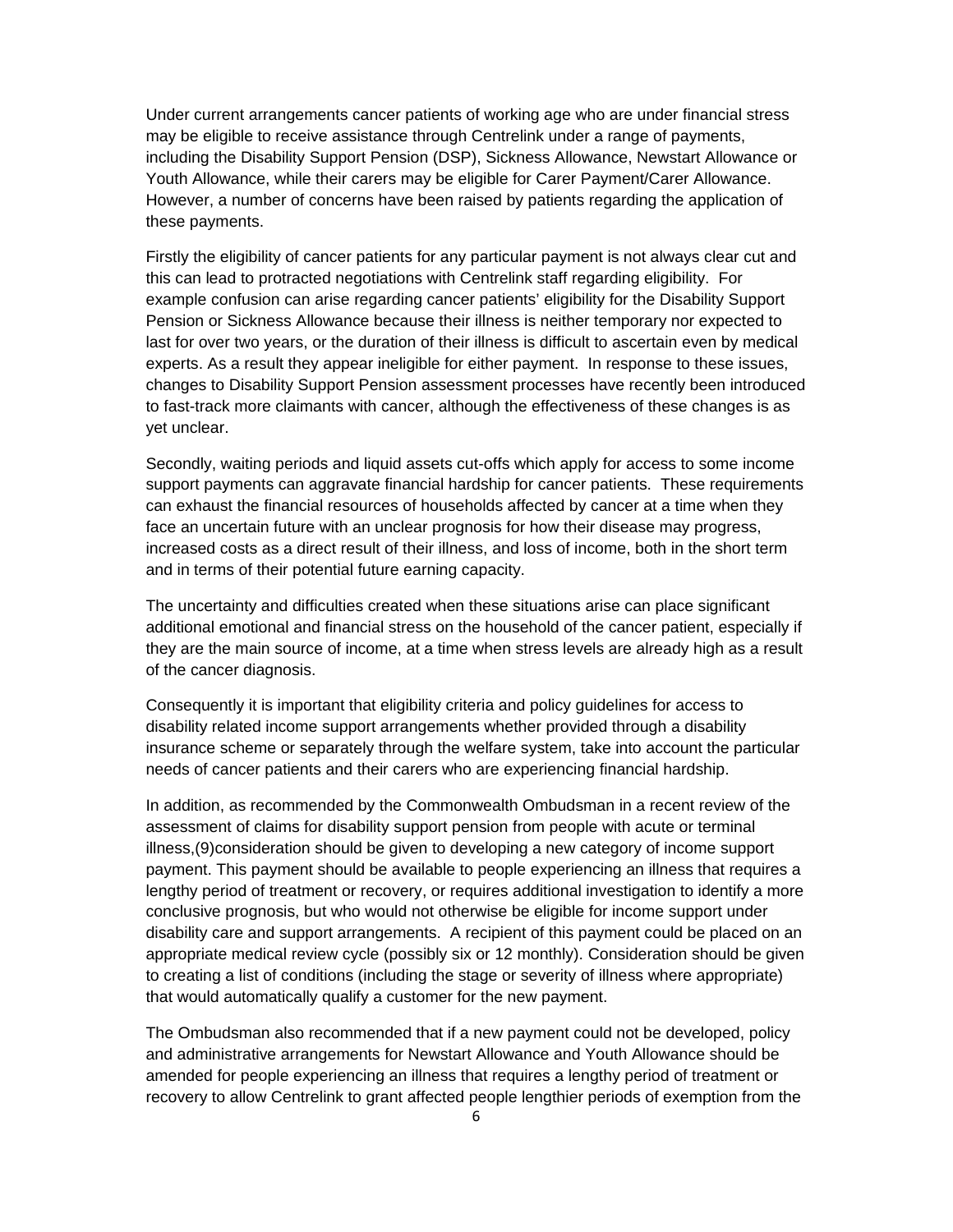activity test and income reporting requirements. Cancer Council and COSA also support this recommendation.

#### *Case Study*

Louise was diagnosed with leukaemia at age 18 and was on the DSP for over 2 years. She went into remission but her treating doctor's report stated that she would continue to be affected by fatigue, vagueness, poor memory and anxiety for a further 3-24 months. The report stated that the long-term effects on Louise and her risk of relapse were uncertain. As Louise's doctors wanted to create 'hope' for her, they did not tick a box on her pension review form stating that she could not go back to work within 2 years. Six weeks later, a Centrelink job capacity assessor decided that Louise was fit to go back to work and put her onto the Newstart Allowance, requiring her to 'job seek' every fortnight and go into the Centrelink office to report her job seeking status. Louise was also required to go to a job seeking office and have staff there assist with her job seeking. For 11 months, until the Social Security Appeals Tribunal set aside Centrelink's decision to put Louise on Newstart Allowance rather than the DSP, inadequate allowance was made for Louise's rehabilitation.

#### *Recommendations*

*That appropriate income support arrangements are available for cancer patients and their carers who are experiencing financial hardship.* 

*That eligibility criteria and policy guidelines for access to income support under disability care and support arrangements take into account the needs of cancer patients and their carers who are experiencing financial hardship.* 

*That consideration be given to developing a new category of income support payment for people with acute or terminal illness who are experiencing financial distress, but who may not be eligible for income support under the disability care and support arrangements.* 

*That if a new payment is not developed policy and administrative arrangements for Newstart Allowance and Youth Allowance be amended for people with acute or terminal illness to allow Centrelink to grant affected people lengthier periods of exemption from the activity test and income reporting requirements.* 

#### **Impact on Carers**

Cancer is one of the 10 most common health conditions in receipt of informal care giving in Australia.(10)

Caring affects the physical, financial and emotional wellbeing of carers.

Care-giving imposes a financial burden in terms of lost income as well as extra expenses. As a result of caring many carers are unable to work, or have to work fewer hours or in a lower paid job to be able to meet their caring commitments. Preliminary results from a research study into the needs of partners and carers of cancer survivors over the first five years from the cancer diagnosis found that a third to a half of carers reported a net household income of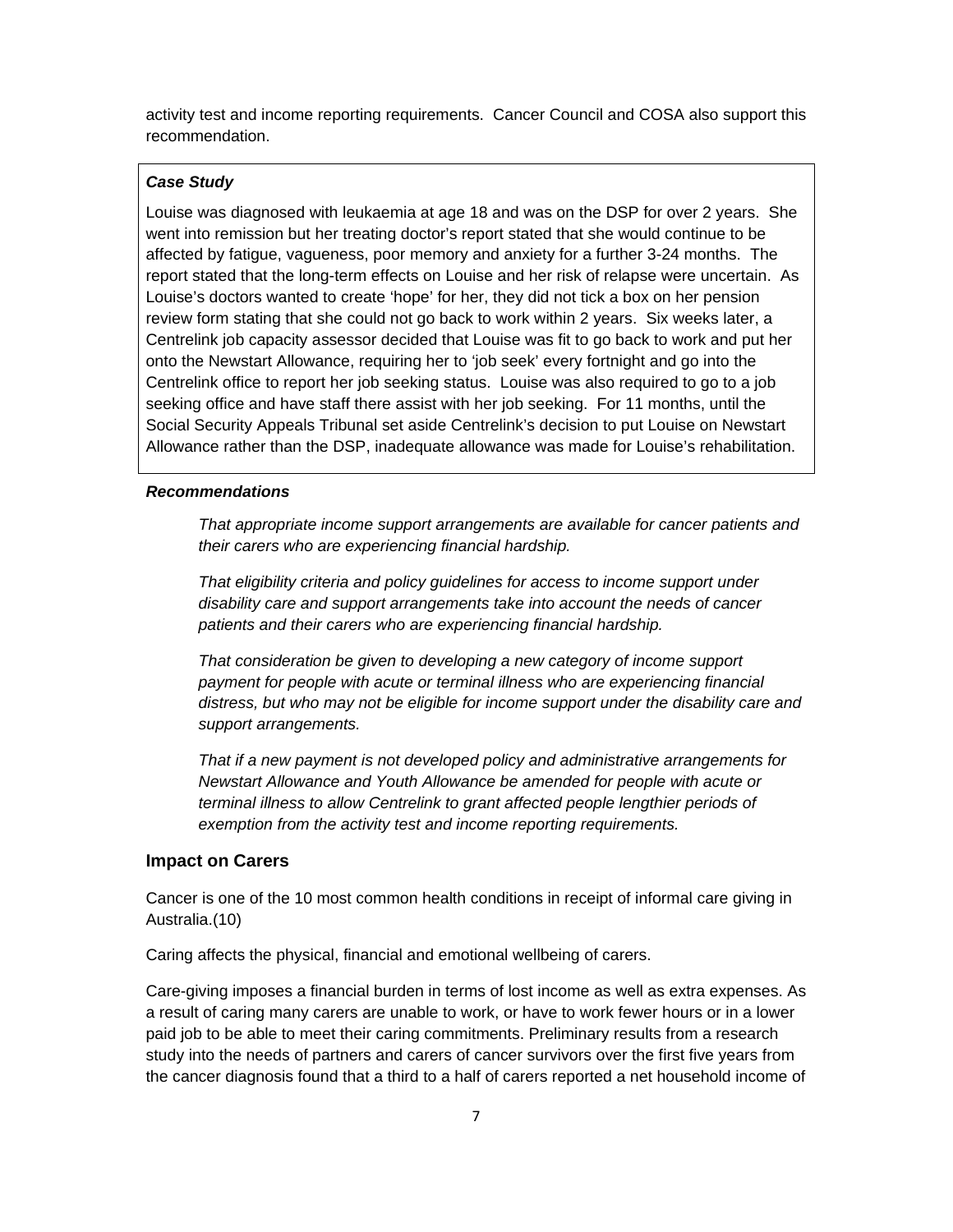less than \$500 per week and many carers received a government pension or benefit. The study also found that approximately three-quarters of carers reported having significant outof-pocket costs associated with caring including medical costs, medications and travel costs, often met through savings or loans. $<sup>1</sup>$  In another study, the extra costs to carers associated</sup> with illness and disability were estimated to account for more than one quarter of weekly household expenditure in 1997.(10)

Carers can also experience difficulties in returning to the workforce, especially after long periods of caring and can suffer longer term financial consequences such as reduced superannuation and retirement savings.(10)

Carers also experience adverse health effects such as depression and physical injury sustained while providing care. Care giving has been associated with poorer levels of overall health compared to the general population,  $(11;12)$  and with a higher risk of injury, stress, tiredness, burnout, and high blood pressure.(13) Reduced opportunities for social and physical activities also reduce the emotional wellbeing of carers.(10) Access to adequate respite and other support services has been identified as an important service gap by carers and support organisations.(10)

Consequently, improved support for carers should be a key component of new disability care and support arrangements. These arrangements should include improved financial assistance for carers, better access to support services, specialized equipment and respite care, greater availability of in-home help and assistance with maintaining or returning to employment.

#### **Recommendations:** *That increased levels of financial support are provided for carers of cancer patients experiencing financial hardship.*

 *That improved support is provided for carers of cancer patients including improved access to support services, specialised equipment and respite care and assistance in maintaining or returning to employment.* 

 $<sup>1</sup>$  The Centre for Health Research and Psycho-oncology (CHeRP). The Partners and Caregivers Study</sup>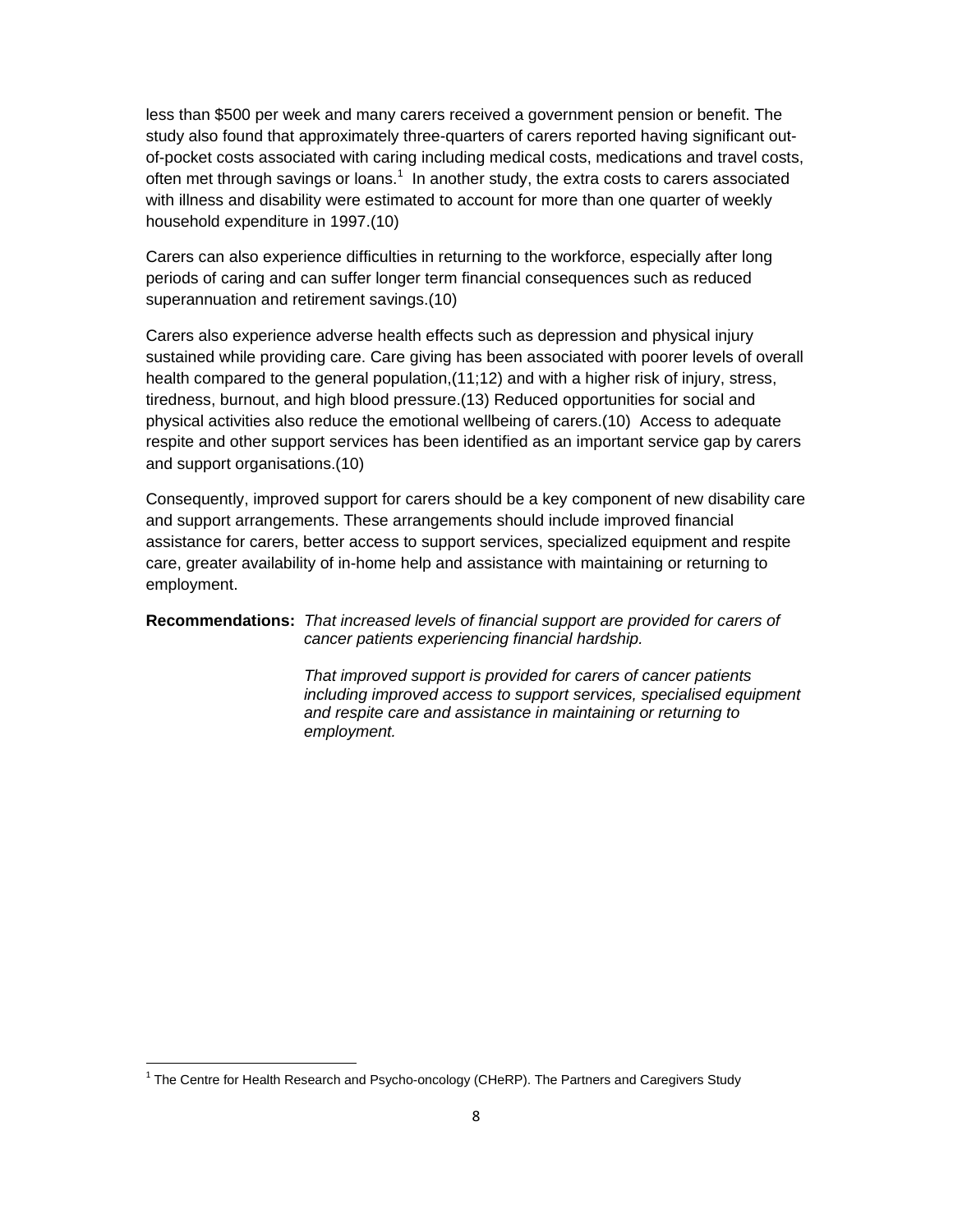#### *Summary of recommendations*

That any new disability care and support arrangements and/or insurance scheme be based on meeting the needs of those who are disabled, regardless of the cause of their disability, including those who acquire a disability through diseases such as cancer.

That policy and program settings and service delivery arrangements under any new disability care and support arrangements make appropriate allowance for the needs of people suffering from acute or terminal illnesses such as cancer.

That appropriate income support arrangements are available for cancer patients and their carers who are experiencing financial hardship.

That eligibility criteria and policy guidelines for access to income support under disability care and support arrangements take into account the needs of cancer patients and their carers who are experiencing financial hardship.

That consideration be given to developing a new category of income support payment for people with acute or terminal illness who are experiencing financial distress, but who may not be eligible for income support under the disability care and support arrangements.

That if a new payment is not developed policy and administrative arrangements for Newstart Allowance and Youth Allowance be amended for people with acute or terminal illness to allow Centrelink to grant affected people lengthier periods of exemption from the activity test and income reporting requirements.

That increased levels of financial support are provided for carers of cancer patients experiencing financial hardship.

That improved support is provided for carers of cancer patients including better access to support services, specialised equipment and respite care and assistance in maintaining or returning to employment.